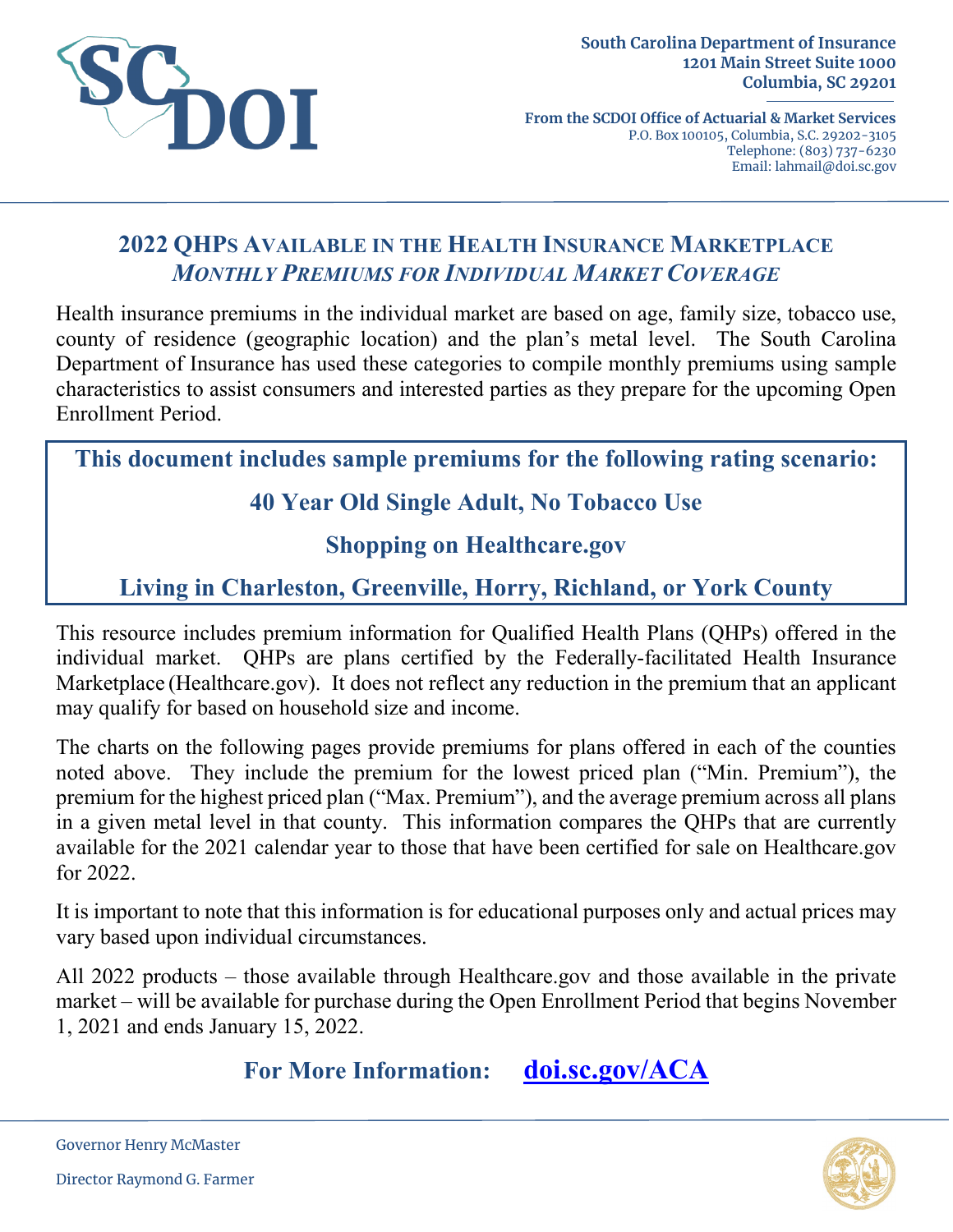#### **Rating Area 10 (Charleston County) Single Adult, Age 40, No Tobacco Use**

| <b>Platinum Plans</b>                             |         |                 | 2021                                   |                        |           |                                             | 2022            |                 |
|---------------------------------------------------|---------|-----------------|----------------------------------------|------------------------|-----------|---------------------------------------------|-----------------|-----------------|
| <b>Company Name</b>                               | # Plans | Min.<br>Premium | Max.<br>Premium                        | Avg.<br><b>Premium</b> | $#$ Plans | Min.<br><b>Premium</b>                      | Max.<br>Premium | Avg.<br>Premium |
| Absolute Total Care                               |         |                 |                                        |                        |           |                                             |                 |                 |
| <b>BlueCross BlueShield of South Carolina</b>     |         |                 |                                        |                        |           |                                             |                 |                 |
| Bright Health Company of South Carolina           |         |                 | No Platinum Plans Were Offered in 2021 |                        |           | No Platinum Plans Will be Available in 2022 |                 |                 |
| Molina Healthcare of South Carolina               |         |                 |                                        |                        |           |                                             |                 |                 |
| All Platinum Plans Offered in Rating Area Through |         |                 |                                        |                        |           |                                             |                 |                 |
| the Exchange                                      |         |                 |                                        |                        |           |                                             |                 |                 |

| <b>Gold Plans</b>                                 |           |                 | 2021 |                                       |   |                 |                 |    |                                        | 2022 |                 |                 |
|---------------------------------------------------|-----------|-----------------|------|---------------------------------------|---|-----------------|-----------------|----|----------------------------------------|------|-----------------|-----------------|
| <b>Company Name</b>                               | $#$ Plans | Min.<br>Premium |      | Max.<br>Premium                       |   | Avg.<br>Premium | $#$ Plans       |    | Min.<br>Premium                        |      | Max.<br>Premium | Avg.<br>Premium |
| Absolute Total Care                               |           | 544.32          |      | 567.72                                | S | 556.02          | 41              | S  | $421.31$ \$                            |      | 469.32          | 445.01          |
| <b>BlueCross BlueShield of South Carolina</b>     | 41        | 517.18          |      | 529.70                                |   | 522.84          | 61              | \$ | $440.17$ \$                            |      | $542.10$ \$     | 506.16          |
| Bright Health Company of South Carolina           |           |                 |      | Did Not Offer Coverage in this County |   |                 |                 |    | Does Not Offer Coverage in this County |      |                 |                 |
| Molina Healthcare of South Carolina               |           | 473.78          |      | 477.77                                | Ś | 475.78          |                 | S  | $456.60$ \$                            |      | $456.82$ \$     | 456.71          |
| All Gold Plans Offered in Rating Area Through the |           |                 |      |                                       |   |                 |                 |    |                                        |      |                 |                 |
| Exchange                                          | 81        | 473.78          |      | 567.72                                |   | 519.37          | 12 <sub>1</sub> |    | 421.31                                 |      | 542.10          | 477.53          |

| <b>Silver Plans</b>                                 |                 |                                       | 2021 |                        |    |                 |                               |       |                 | 2022 |                                        |                 |
|-----------------------------------------------------|-----------------|---------------------------------------|------|------------------------|----|-----------------|-------------------------------|-------|-----------------|------|----------------------------------------|-----------------|
| <b>Company Name</b>                                 | $#$ Plans       | Min.<br>Premium                       |      | Max.<br><b>Premium</b> |    | Avg.<br>Premium | $#$ Plans                     |       | Min.<br>Premium |      | Max.<br>Premium                        | Avg.<br>Premium |
| Absolute Total Care                                 | 11 I            | $452.07$ \$                           |      | 526.83                 | Ŝ. | 487.02          | $13$ $\overline{\phantom{1}}$ |       | 376.00          |      | $420.99$ \$                            | 396.03          |
| <b>BlueCross BlueShield of South Carolina</b>       | 12 I            | $442.18$ \$                           |      | 556.16                 | Ŝ. | 517.59          |                               |       | 471.67          |      | $570.66$ \$                            | 530.21          |
| Bright Health Company of South Carolina             |                 | Did Not Offer Coverage in this County |      |                        |    |                 |                               |       |                 |      | Does Not Offer Coverage in this County |                 |
| Molina Healthcare of South Carolina                 | 4               | $422.79$ \$                           |      | 431.68                 | Ŝ. | 427.38          |                               | 5 I S | 399.20          |      | 429.20                                 | 414.88          |
| All Silver Plans Offered in Rating Area Through the |                 |                                       |      |                        |    |                 |                               |       |                 |      |                                        |                 |
| Exchange                                            | 27 <sub>l</sub> | 422.79                                |      | 556.16                 |    | 491.77          | $25$   \$                     |       | 376.00          |      | 570.66                                 | 437.37          |

| <b>Expanded Bronze Plans</b>                     |                 |         | 2021 |                                       |   |                |                 |                 |                                        | 2022 |                |         |
|--------------------------------------------------|-----------------|---------|------|---------------------------------------|---|----------------|-----------------|-----------------|----------------------------------------|------|----------------|---------|
| <b>Company Name</b>                              | $#$ Plans       | Min.    |      | Max.                                  |   | Avg.           | $#$ Plans       |                 | Min.                                   |      | Max.           | Avg.    |
|                                                  |                 | Premium |      | <b>Premium</b>                        |   | <b>Premium</b> |                 |                 | Premium                                |      | <b>Premium</b> | Premium |
| Absolute Total Care                              | 6I              | 352.79  |      | 387.05                                |   | 371.92         |                 | $9 \mid S \mid$ | 304.50                                 |      | 378.60         | 336.69  |
| <b>BlueCross BlueShield of South Carolina</b>    | 51              | 292.58  |      | 347.02                                |   | 330.80         | 6I              |                 | 311.72                                 |      | 418.76         | 360.90  |
| Bright Health Company of South Carolina          |                 |         |      | Did Not Offer Coverage in this County |   |                |                 |                 | Does Not Offer Coverage in this County |      |                |         |
| Molina Healthcare of South Carolina              |                 | 314.40  |      | 323.19                                | Ś | 318.80         | None Available  |                 |                                        |      |                |         |
| All Expanded Bronze Plans Offered in Rating Area |                 |         |      |                                       |   |                |                 |                 |                                        |      |                |         |
| Through the Exchange                             | 13 <sub>l</sub> | 292.58  |      | 387.05                                |   | 347.93         | 15 <sup>1</sup> |                 | 304.50                                 |      | 418.76         | 346.37  |

| <b>Bronze Plans</b>                             |           |                               |                                       | 2021 |                        |    |                 |           |       |                 | 2022 |                                        |                 |
|-------------------------------------------------|-----------|-------------------------------|---------------------------------------|------|------------------------|----|-----------------|-----------|-------|-----------------|------|----------------------------------------|-----------------|
| <b>Company Name</b>                             | $#$ Plans | Min.<br>Premium<br>$341.48$ S |                                       |      | Max.<br><b>Premium</b> |    | Avg.<br>Premium | $#$ Plans |       | Min.<br>Premium |      | Max.<br>Premium                        | Avg.<br>Premium |
| <b>Absolute Total Care</b>                      | 21        | S                             |                                       |      | 356.16                 | Ŝ. | 348.82          |           | 2 I S | $292.76$ \$     |      | 305.47                                 | 299.12          |
| <b>BlueCross BlueShield of South Carolina</b>   |           |                               | 331.77                                |      | 331.77                 |    | 331.77          |           |       | 350.08          |      | $350.08$ \$                            | 350.08          |
| Bright Health Company of South Carolina         |           |                               | Did Not Offer Coverage in this County |      |                        |    |                 |           |       |                 |      | Does Not Offer Coverage in this County |                 |
| Molina Healthcare of South Carolina             |           | 3 I S                         | 306.14                                |      | 312.86                 |    | 309.37          |           |       |                 |      | None Available                         |                 |
| All Bronze Plans Offered in Rating Area Through |           |                               |                                       |      |                        |    |                 |           |       |                 |      |                                        |                 |
| the Exchange                                    | 61        |                               | 306.14                                |      | 356.16                 |    | 326.26          | 3I        | S     | 292.76          |      | 350.08                                 | 316.10          |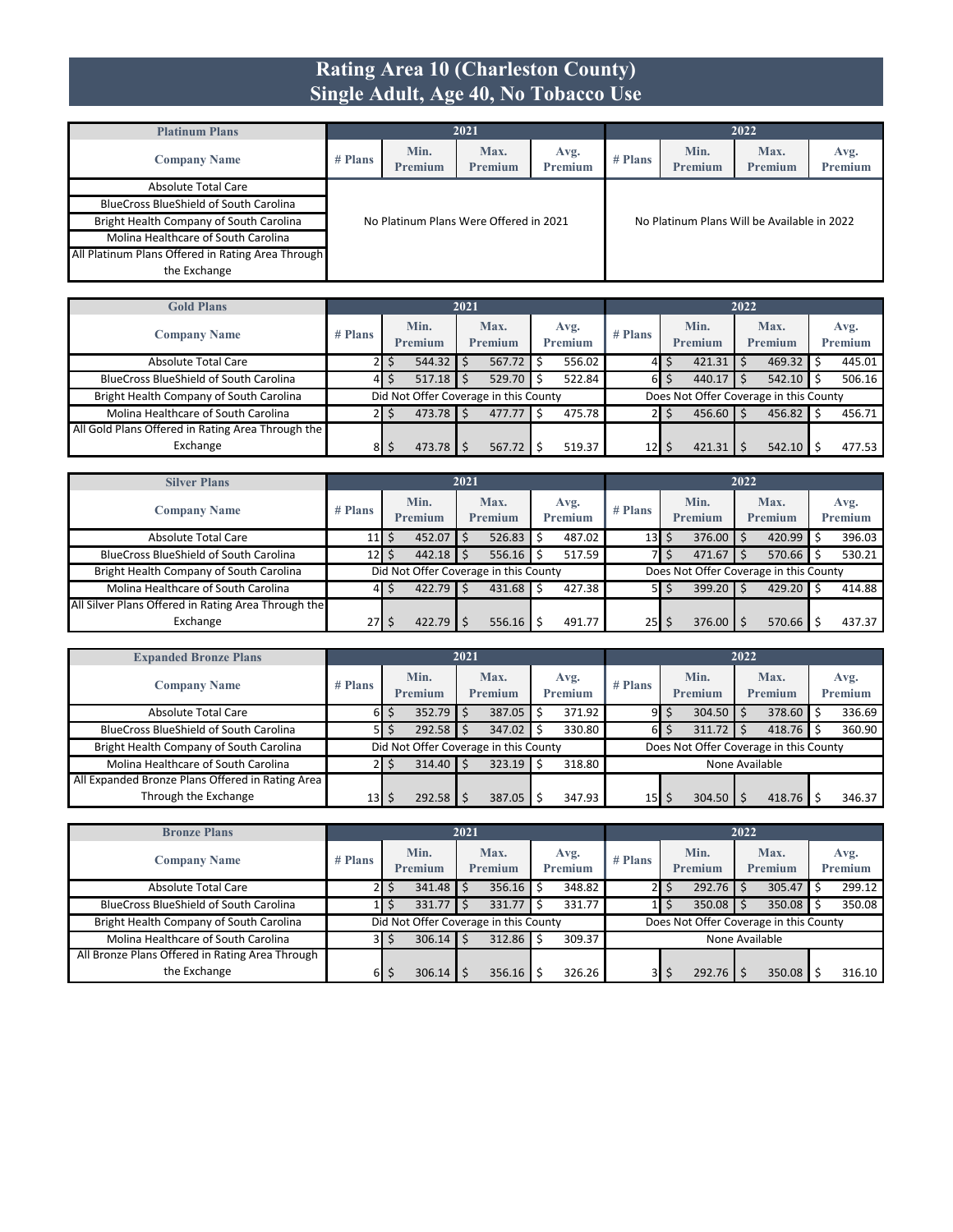#### **Rating Area 23 (Greenville County) Single Adult, Age 40, No Tobacco Use**

| <b>Platinum Plans</b>                             |         |                 | 2021                                   |                        |           |                                             | 2022            |                 |
|---------------------------------------------------|---------|-----------------|----------------------------------------|------------------------|-----------|---------------------------------------------|-----------------|-----------------|
| <b>Company Name</b>                               | # Plans | Min.<br>Premium | Max.<br><b>Premium</b>                 | Avg.<br><b>Premium</b> | $#$ Plans | Min.<br><b>Premium</b>                      | Max.<br>Premium | Avg.<br>Premium |
| Absolute Total Care                               |         |                 |                                        |                        |           |                                             |                 |                 |
| <b>BlueCross BlueShield of South Carolina</b>     |         |                 |                                        |                        |           |                                             |                 |                 |
| Bright Health Company of South Carolina           |         |                 | No Platinum Plans Were Offered in 2021 |                        |           | No Platinum Plans Will be Available in 2022 |                 |                 |
| Molina Healthcare of South Carolina               |         |                 |                                        |                        |           |                                             |                 |                 |
| All Platinum Plans Offered in Rating Area Through |         |                 |                                        |                        |           |                                             |                 |                 |
| the Exchange                                      |         |                 |                                        |                        |           |                                             |                 |                 |

| <b>Gold Plans</b>                                 |           |                 |             | 2021 |                                       |   |                        |           |   |                     | 2022 |                 |                 |
|---------------------------------------------------|-----------|-----------------|-------------|------|---------------------------------------|---|------------------------|-----------|---|---------------------|------|-----------------|-----------------|
| <b>Company Name</b>                               | $#$ Plans | Min.<br>Premium |             |      | Max.<br><b>Premium</b>                |   | Avg.<br><b>Premium</b> | $#$ Plans |   | Min.<br>Premium     |      | Max.<br>Premium | Avg.<br>Premium |
| Absolute Total Care                               |           |                 |             |      | Did Not Offer Coverage in this County |   |                        | 41        | S | $655.16$ \$         |      | $729.83$ \$     | 692.01          |
| <b>BlueCross BlueShield of South Carolina</b>     | 41        |                 | $520.13$ \$ |      | 532.72                                | S | 525.82                 | 61        | S | $467.03$ \$         |      | $527.39$ \$     | 498.89          |
| Bright Health Company of South Carolina           |           |                 | $562.08$ \$ |      | 562.08                                |   | 562.08                 |           |   | $489.51$   \$       |      | $541.21$ \$     | 515.36          |
| Molina Healthcare of South Carolina               |           |                 | $481.75$ \$ |      | 485.81                                |   | 483.78                 |           |   | $545.81$ $\sqrt{5}$ |      | $546.07$ \$     | 545.94          |
| All Gold Plans Offered in Rating Area Through the |           |                 |             |      |                                       |   |                        |           |   |                     |      |                 |                 |
| Exchange                                          |           |                 | $481.75$ \$ |      | 562.08                                |   | 518.99                 | 14        | Ś | $467.03$ S          |      | 729.83          | 563.14          |

| <b>Silver Plans</b>                                 |           |                                                              |             | 2021                   |  |                        |           |    |                        | 2022   |                        |                 |
|-----------------------------------------------------|-----------|--------------------------------------------------------------|-------------|------------------------|--|------------------------|-----------|----|------------------------|--------|------------------------|-----------------|
| <b>Company Name</b>                                 | $#$ Plans | Min.<br><b>Premium</b>                                       |             | Max.<br><b>Premium</b> |  | Avg.<br><b>Premium</b> | $#$ Plans |    | Min.<br><b>Premium</b> |        | Max.<br><b>Premium</b> | Avg.<br>Premium |
| Absolute Total Care                                 |           | Did Not Offer Coverage in this County<br>584.70<br>13 I<br>S |             |                        |  |                        |           |    | 654.67                 | 615.85 |                        |                 |
| <b>BlueCross BlueShield of South Carolina</b>       | 12        |                                                              | 484.81      | 559.33                 |  | \$<br>527.24           |           |    | 500.49                 |        | 555.17                 | 527.74          |
| Bright Health Company of South Carolina             | 41        |                                                              | $491.46$ \$ | 497.67                 |  | 493.86<br>Ŝ            | 6I        | \$ | 416.07                 |        | 474.51                 | 443.38          |
| Molina Healthcare of South Carolina                 | 4         |                                                              | 429.91      | 438.94                 |  | 434.57                 |           | S  | 477.19                 |        | $513.06$ \$            | 495.93          |
| All Silver Plans Offered in Rating Area Through the |           |                                                              |             |                        |  |                        |           |    |                        |        |                        |                 |
| Exchange                                            | 20        |                                                              | 429.91      | 559.33                 |  | 502.03                 | 31        |    | 416.07                 |        | 654.67                 | 543.23          |

| <b>Expanded Bronze Plans</b>                     |                 |                                                   |             | 2021 |                                       |  |                |           |    |                | 2022 |                |         |
|--------------------------------------------------|-----------------|---------------------------------------------------|-------------|------|---------------------------------------|--|----------------|-----------|----|----------------|------|----------------|---------|
|                                                  |                 |                                                   | Min.        |      | Max.                                  |  | Avg.           |           |    | Min.           |      | Max.           | Avg.    |
| <b>Company Name</b>                              | $#$ Plans       |                                                   | Premium     |      | <b>Premium</b>                        |  | <b>Premium</b> | $#$ Plans |    | <b>Premium</b> |      | <b>Premium</b> | Premium |
| Absolute Total Care                              |                 |                                                   |             |      | Did Not Offer Coverage in this County |  |                | 9I        | \$ | 473.52         |      | 588.74 \$      | 523.57  |
| <b>BlueCross BlueShield of South Carolina</b>    | 51              |                                                   | $320.53$ \$ |      | 349.00                                |  | 337.94         | 6I        | S  | 330.56         |      | $407.39$ \$    | 355.66  |
| Bright Health Company of South Carolina          | 41              |                                                   | $372.95$ \$ |      | 432.96                                |  | 401.44         | 6I        | S  | 324.07         |      | 370.00 \$      | 343.52  |
| Molina Healthcare of South Carolina              |                 | $319.69$ \$<br>328.63<br>324.16<br>None Available |             |      |                                       |  |                |           |    |                |      |                |         |
| All Expanded Bronze Plans Offered in Rating Area |                 |                                                   |             |      |                                       |  |                |           |    |                |      |                |         |
| Through the Exchange                             | 11 <sub>l</sub> |                                                   | $319.69$ S  |      | 432.96                                |  | 358.53         | 21        | S  | 324.07         |      | 588.74         | 424.15  |

| <b>Bronze Plans</b>                             |                                                       |                 | 2021                                  |                        |                |                 | 2022            |                 |
|-------------------------------------------------|-------------------------------------------------------|-----------------|---------------------------------------|------------------------|----------------|-----------------|-----------------|-----------------|
| <b>Company Name</b>                             | $#$ Plans                                             | Min.<br>Premium | Max.<br>Premium                       | Avg.<br><b>Premium</b> | # Plans        | Min.<br>Premium | Max.<br>Premium | Avg.<br>Premium |
| <b>Absolute Total Care</b>                      |                                                       |                 | Did Not Offer Coverage in this County |                        |                | 455.26<br>S     | $475.03$ \$     | 465.15          |
| <b>BlueCross BlueShield of South Carolina</b>   |                                                       | $333.66$ \$     | 333.66                                | 333.66                 |                | 340.58          | $340.58$ \$     | 340.58          |
| Bright Health Company of South Carolina         | None Available                                        |                 |                                       |                        |                |                 | None Available  |                 |
| Molina Healthcare of South Carolina             | 318.12<br>311.29<br>314.58<br>None Available<br>3 I S |                 |                                       |                        |                |                 |                 |                 |
| All Bronze Plans Offered in Rating Area Through |                                                       |                 |                                       |                        |                |                 |                 |                 |
| the Exchange                                    | 41                                                    | 311.29          | 333.66                                | 319.35                 | 3 <sup>1</sup> | 340.58<br>S     | 475.03          | 423.62          |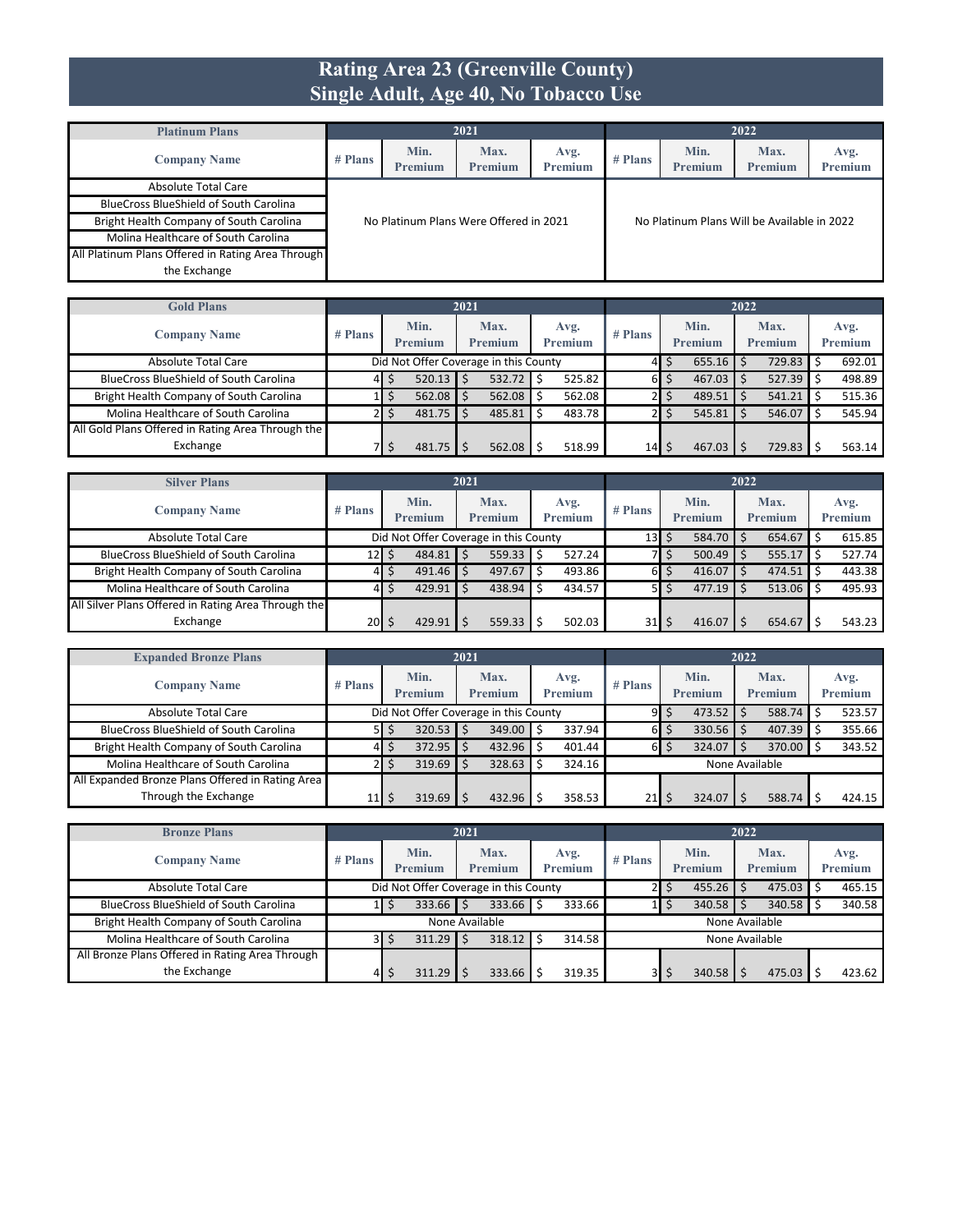#### **Rating Area 26 (Horry County) Single Adult, Age 40, No Tobacco Use**

| <b>Platinum Plans</b>                             |         |                 | 2021                                   |                        |           |                                             | 2022            |                 |
|---------------------------------------------------|---------|-----------------|----------------------------------------|------------------------|-----------|---------------------------------------------|-----------------|-----------------|
| <b>Company Name</b>                               | # Plans | Min.<br>Premium | Max.<br><b>Premium</b>                 | Avg.<br><b>Premium</b> | $#$ Plans | Min.<br><b>Premium</b>                      | Max.<br>Premium | Avg.<br>Premium |
| Absolute Total Care                               |         |                 |                                        |                        |           |                                             |                 |                 |
| <b>BlueCross BlueShield of South Carolina</b>     |         |                 |                                        |                        |           |                                             |                 |                 |
| Bright Health Company of South Carolina           |         |                 | No Platinum Plans Were Offered in 2021 |                        |           | No Platinum Plans Will be Available in 2022 |                 |                 |
| Molina Healthcare of South Carolina               |         |                 |                                        |                        |           |                                             |                 |                 |
| All Platinum Plans Offered in Rating Area Through |         |                 |                                        |                        |           |                                             |                 |                 |
| the Exchange                                      |         |                 |                                        |                        |           |                                             |                 |                 |

| <b>Gold Plans</b>                                 |           |                 | 2021 |                                       |   |                 |                 |   |                 | 2022 |                 |                 |
|---------------------------------------------------|-----------|-----------------|------|---------------------------------------|---|-----------------|-----------------|---|-----------------|------|-----------------|-----------------|
| <b>Company Name</b>                               | $#$ Plans | Min.<br>Premium |      | Max.<br><b>Premium</b>                |   | Avg.<br>Premium | $#$ Plans       |   | Min.<br>Premium |      | Max.<br>Premium | Avg.<br>Premium |
| Absolute Total Care                               |           | 601.47          |      | 627.33                                | Ŝ | 614.40          | 41              | S | $478.04$ \$     |      | 532.52          | 504.93          |
| <b>BlueCross BlueShield of South Carolina</b>     | 41        | $496.56$ \$     |      | 508.58                                | S | 501.99          |                 | ∍ | $461.36$ \$     |      | $502.69$ \$     | 481.59          |
| Bright Health Company of South Carolina           |           |                 |      | Did Not Offer Coverage in this County |   |                 |                 |   | $492.24$ \$     |      | 544.41          | 518.33          |
| Molina Healthcare of South Carolina               |           | $498.58$ \$     |      | $502.79$ \$                           |   | 500.69          |                 |   | $473.97$ \$     |      | $474.19$ \$     | 474.08          |
| All Gold Plans Offered in Rating Area Through the |           |                 |      |                                       |   |                 |                 |   |                 |      |                 |                 |
| Exchange                                          | 81        | $496.56$ S      |      | 627.33                                |   | 529.77          | 13 <sub>l</sub> |   | $461.36$ \$     |      | 544.41          | 493.27          |

| <b>Silver Plans</b>                                 |             |                        | 2021 |                                       |    |                 |                 |        |                        | 2022 |                 |                 |
|-----------------------------------------------------|-------------|------------------------|------|---------------------------------------|----|-----------------|-----------------|--------|------------------------|------|-----------------|-----------------|
| <b>Company Name</b>                                 | $#$ Plans   | Min.<br><b>Premium</b> |      | Max.<br>Premium                       |    | Avg.<br>Premium | $#$ Plans       |        | Min.<br><b>Premium</b> |      | Max.<br>Premium | Avg.<br>Premium |
| <b>Absolute Total Care</b>                          | 11 I        | 499.54                 |      | 582.14                                | Ŝ. | 538.15          | 13 <sup>1</sup> | Ŝ      | 426.63                 |      | 477.69          | 449.36          |
| <b>BlueCross BlueShield of South Carolina</b>       | $10 \mid 5$ | 487.02                 |      | 533.98                                | Ŝ  | 511.18          |                 | 5 I \$ | 489.48                 |      | 529.17          | 512.99          |
| Bright Health Company of South Carolina             |             |                        |      | Did Not Offer Coverage in this County |    |                 | 61              | \$     | 418.44                 |      | 477.37          | 445.94          |
| Molina Healthcare of South Carolina                 | 41          | 444.93                 |      | 454.28                                |    | 449.76          | 51              | Ŝ      | 414.38                 |      | 445.53          | 430.66          |
| All Silver Plans Offered in Rating Area Through the |             |                        |      |                                       |    |                 |                 |        |                        |      |                 |                 |
| Exchange                                            | 25          | 444.93                 |      | 582.14                                |    | 513.22          | 29              |        | 414.38                 |      | 529.17          | 456.40          |

| <b>Expanded Bronze Plans</b>                     |                 |         | 2021 |                                       |   |                |                 |   |         | 2022 |                |                |
|--------------------------------------------------|-----------------|---------|------|---------------------------------------|---|----------------|-----------------|---|---------|------|----------------|----------------|
|                                                  | $#$ Plans       | Min.    |      | Max.                                  |   | Avg.           | $#$ Plans       |   | Min.    |      | Max.           | Avg.           |
| <b>Company Name</b>                              |                 | Premium |      | <b>Premium</b>                        |   | <b>Premium</b> |                 |   | Premium |      | <b>Premium</b> | <b>Premium</b> |
| Absolute Total Care                              | 6I              | 389.83  |      | 427.68                                |   | 410.97         | 91              | S | 345.51  |      | $429.58$ \$    | 382.03         |
| <b>BlueCross BlueShield of South Carolina</b>    | 41              | 319.22  |      | 333.19                                |   | 326.79         | 51              |   | 324.46  |      | 388.31         | 343.78         |
| Bright Health Company of South Carolina          |                 |         |      | Did Not Offer Coverage in this County |   |                | 61              | S | 325.85  |      | $372.15$ \$    | 345.42         |
| Molina Healthcare of South Carolina              | 21              | 330.87  |      | 340.11                                | Ś | 335.49         | None Available  |   |         |      |                |                |
| All Expanded Bronze Plans Offered in Rating Area |                 |         |      |                                       |   |                |                 |   |         |      |                |                |
| Through the Exchange                             | 12 <sub>l</sub> | 319.22  |      | 427.68                                |   | 370.33         | 20 <sup>2</sup> |   | 324.46  |      | 429.58         | 361.48         |

| <b>Bronze Plans</b>                             |         |   |                                       | 2021 |                        |     |                        |                |   |                 | 2022 |                        |                 |
|-------------------------------------------------|---------|---|---------------------------------------|------|------------------------|-----|------------------------|----------------|---|-----------------|------|------------------------|-----------------|
| <b>Company Name</b>                             | # Plans |   | Min.<br>Premium                       |      | Max.<br><b>Premium</b> |     | Avg.<br><b>Premium</b> | $#$ Plans      |   | Min.<br>Premium |      | Max.<br><b>Premium</b> | Avg.<br>Premium |
| <b>Absolute Total Care</b>                      | 21      | S | $377.33$ \$                           |      | $393.55$ \$            |     | 385.44                 |                | S | 332.18          |      | $346.61$ \$            | 339.40          |
| <b>BlueCross BlueShield of South Carolina</b>   |         |   | $318.54$ \$                           |      | 318.54                 |     | 318.54                 |                |   | 324.63          |      | 324.63                 | 324.63          |
| Bright Health Company of South Carolina         |         |   | Did Not Offer Coverage in this County |      |                        |     |                        | None Available |   |                 |      |                        |                 |
| Molina Healthcare of South Carolina             | 3I      |   | $322.17$ \$                           |      | 329.24                 | l S | 325.57                 |                |   | None Available  |      |                        |                 |
| All Bronze Plans Offered in Rating Area Through |         |   |                                       |      |                        |     |                        |                |   |                 |      |                        |                 |
| the Exchange                                    | 6I      |   | 318.54                                |      | 393.55                 |     | 344.36                 | 31             | S | 324.63          |      | 346.61                 | 334.47          |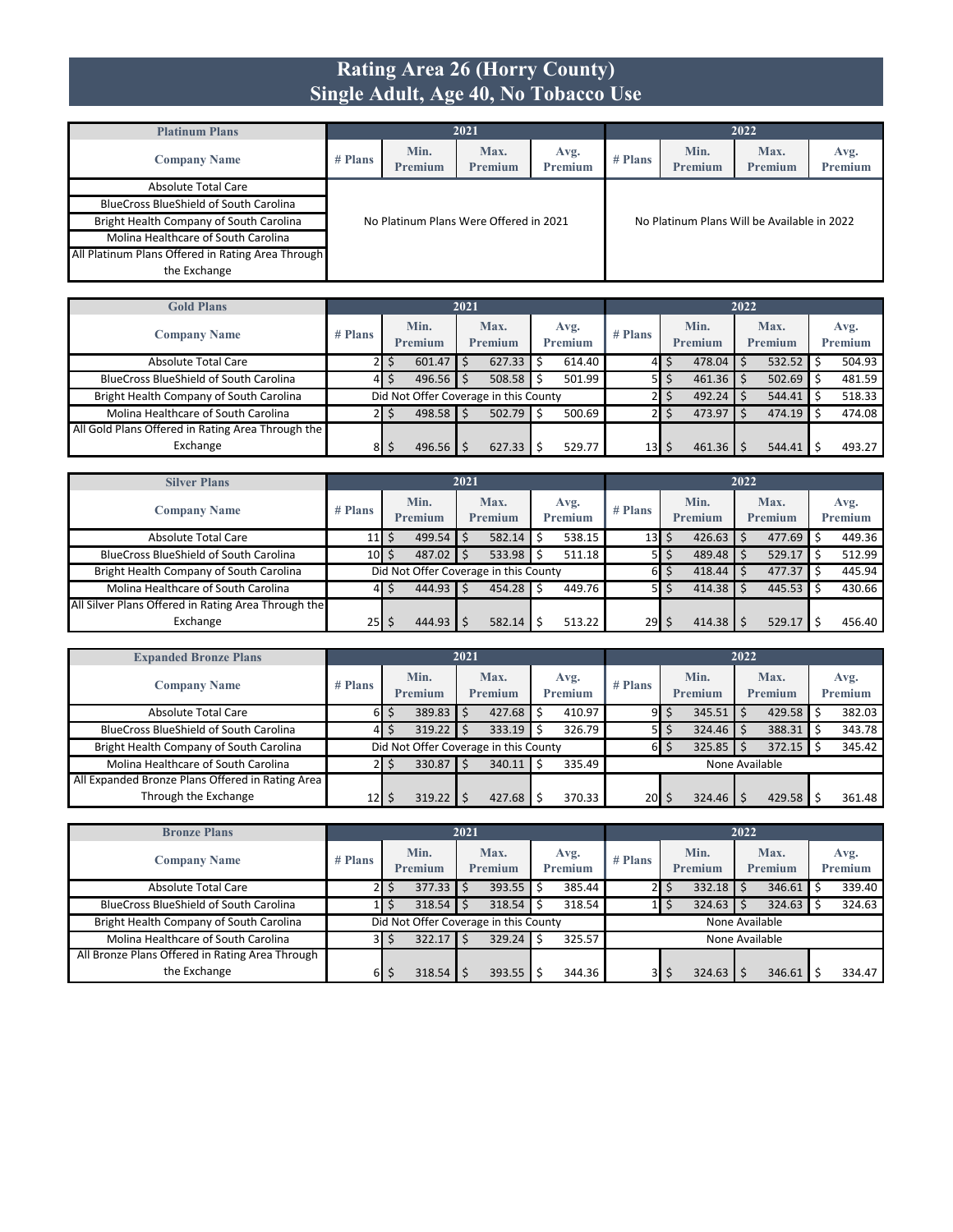#### **Rating Area 40 (Richland County) Single Adult, Age 40, No Tobacco Use**

| <b>Platinum Plans</b>                             |         |                 | 2021                                   |                 |           |                                             | 2022            |                 |
|---------------------------------------------------|---------|-----------------|----------------------------------------|-----------------|-----------|---------------------------------------------|-----------------|-----------------|
| <b>Company Name</b>                               | # Plans | Min.<br>Premium | Max.<br>Premium                        | Avg.<br>Premium | $#$ Plans | Min.<br>Premium                             | Max.<br>Premium | Avg.<br>Premium |
| Absolute Total Care                               |         |                 |                                        |                 |           |                                             |                 |                 |
| <b>BlueCross BlueShield of South Carolina</b>     |         |                 |                                        |                 |           |                                             |                 |                 |
| Bright Health Company of South Carolina           |         |                 | No Platinum Plans Were Offered in 2021 |                 |           | No Platinum Plans Will be Available in 2022 |                 |                 |
| Molina Healthcare of South Carolina               |         |                 |                                        |                 |           |                                             |                 |                 |
| All Platinum Plans Offered in Rating Area Through |         |                 |                                        |                 |           |                                             |                 |                 |
| the Exchange                                      |         |                 |                                        |                 |           |                                             |                 |                 |

| <b>Gold Plans</b>                                 |           |                                       | 2021 |                        |   |                 |           |    |                                        | 2022 |                 |                 |
|---------------------------------------------------|-----------|---------------------------------------|------|------------------------|---|-----------------|-----------|----|----------------------------------------|------|-----------------|-----------------|
| <b>Company Name</b>                               | $#$ Plans | Min.<br>Premium                       |      | Max.<br><b>Premium</b> |   | Avg.<br>Premium | $#$ Plans |    | Min.<br>Premium                        |      | Max.<br>Premium | Avg.<br>Premium |
| Absolute Total Care                               |           | Did Not Offer Coverage in this County |      |                        |   |                 | 41        | S  | $586.02$ \$                            |      | $652.80$ \$     | 618.98          |
| <b>BlueCross BlueShield of South Carolina</b>     | 41        | 578.25                                |      | 592.25                 | Ś | 584.57          | -5 I      | \$ | $549.51$ $\frac{1}{5}$                 |      | $598.73$ \$     | 573.61          |
| Bright Health Company of South Carolina           |           | Did Not Offer Coverage in this County |      |                        |   |                 |           |    | Does Not Offer Coverage in this County |      |                 |                 |
| Molina Healthcare of South Carolina               |           | 630.60                                |      | 635.91                 | Ś | 633.26          |           | S  | $577.87$ S                             |      | $578.14$ \$     | 578.01          |
| All Gold Plans Offered in Rating Area Through the |           |                                       |      |                        |   |                 |           |    |                                        |      |                 |                 |
| Exchange                                          | 6I        | 578.25                                |      | 635.91                 |   | 600.80          | 11        | S  | 549.51                                 |      | 652.80          | 590.91          |

| <b>Silver Plans</b>                                 |           |                 |            | 2021                                  |   |                        |                                  |                   |                                        | 2022 |                        |                 |
|-----------------------------------------------------|-----------|-----------------|------------|---------------------------------------|---|------------------------|----------------------------------|-------------------|----------------------------------------|------|------------------------|-----------------|
| <b>Company Name</b>                                 | $#$ Plans | Min.<br>Premium |            | Max.<br><b>Premium</b>                |   | Avg.<br><b>Premium</b> | $#$ Plans                        |                   | Min.<br>Premium                        |      | Max.<br><b>Premium</b> | Avg.<br>Premium |
| Absolute Total Care                                 |           |                 |            | Did Not Offer Coverage in this County |   |                        | 13 <sup>1</sup>                  | Ś                 | 522.99                                 |      | $585.58$ \$            | 550.85          |
| <b>BlueCross BlueShield of South Carolina</b>       | $10$ S    |                 | 567.14     | 621.83                                |   | 595.28                 |                                  | $5$ $\frac{2}{3}$ | 583.00                                 |      | 630.27                 | 611.01          |
| Bright Health Company of South Carolina             |           |                 |            | Did Not Offer Coverage in this County |   |                        |                                  |                   | Does Not Offer Coverage in this County |      |                        |                 |
| Molina Healthcare of South Carolina                 | 41        |                 | $562.74$ S | 574.57                                | Ŝ | 568.84                 |                                  | $51$ \$           | 505.21                                 |      | $543.19$ \$            | 525.06          |
| All Silver Plans Offered in Rating Area Through the |           |                 |            |                                       |   |                        |                                  |                   |                                        |      |                        |                 |
| Exchange                                            | $14$ S    |                 | 562.74     | 621.83                                |   | 587.73                 | $23$ $\overline{\phantom{1}}$ \$ |                   | 505.21                                 |      | 630.27                 | 558.32          |

| <b>Expanded Bronze Plans</b>                     |           |                                       | 2021 |                 |   |                 |                 |    |                                        | 2022 |                 |  |                 |
|--------------------------------------------------|-----------|---------------------------------------|------|-----------------|---|-----------------|-----------------|----|----------------------------------------|------|-----------------|--|-----------------|
| <b>Company Name</b>                              | $#$ Plans | Min.<br>Premium                       |      | Max.<br>Premium |   | Avg.<br>Premium | $#$ Plans       |    | Min.<br>Premium                        |      | Max.<br>Premium |  | Avg.<br>Premium |
| Absolute Total Care                              |           | Did Not Offer Coverage in this County |      |                 |   |                 | 91              | Ś  | 423.55                                 |      | $526.61$ \$     |  | 468.32          |
| <b>BlueCross BlueShield of South Carolina</b>    | 41        | $371.73$ $\frac{1}{5}$                |      | 388.00          | Ŝ | 380.55          | 5               | \$ | 386.45                                 |      | $462.50$ \$     |  | 409.46          |
| Bright Health Company of South Carolina          |           | Did Not Offer Coverage in this County |      |                 |   |                 |                 |    | Does Not Offer Coverage in this County |      |                 |  |                 |
| Molina Healthcare of South Carolina              |           | $418.47$ \$                           |      | 430.17          | Ś | 424.32          | None Available  |    |                                        |      |                 |  |                 |
| All Expanded Bronze Plans Offered in Rating Area |           |                                       |      |                 |   |                 |                 |    |                                        |      |                 |  |                 |
| Through the Exchange                             | 61        | $371.73$ S                            |      | 430.17          |   | 395.14          | 14 <sub>1</sub> | S  | 386.45                                 |      | 526.61          |  | 447.30          |

| <b>Bronze Plans</b>                             |           |                 | 2021                                  |                        |           |                 | 2022                                   |                 |
|-------------------------------------------------|-----------|-----------------|---------------------------------------|------------------------|-----------|-----------------|----------------------------------------|-----------------|
| <b>Company Name</b>                             | $#$ Plans | Min.<br>Premium | Max.<br><b>Premium</b>                | Avg.<br><b>Premium</b> | $#$ Plans | Min.<br>Premium | Max.<br>Premium                        | Avg.<br>Premium |
| <b>Absolute Total Care</b>                      |           |                 | Did Not Offer Coverage in this County |                        |           | 407.21<br>\$    | $424.90$ \$                            | 416.06          |
| <b>BlueCross BlueShield of South Carolina</b>   |           | $370.95$ \$     | 370.95                                | 370.95                 |           | 386.65          | $386.65$ \$                            | 386.65          |
| Bright Health Company of South Carolina         |           |                 | Did Not Offer Coverage in this County |                        |           |                 | Does Not Offer Coverage in this County |                 |
| Molina Healthcare of South Carolina             | ЗΙ.       | $407.48$ S      | 416.41                                | 411.78                 |           |                 | None Available                         |                 |
| All Bronze Plans Offered in Rating Area Through |           |                 |                                       |                        |           |                 |                                        |                 |
| the Exchange                                    | 41        | 370.95          | 416.41                                | 401.57                 | 3I        | 386.65<br>S     | $424.90$ \$                            | 406.25          |